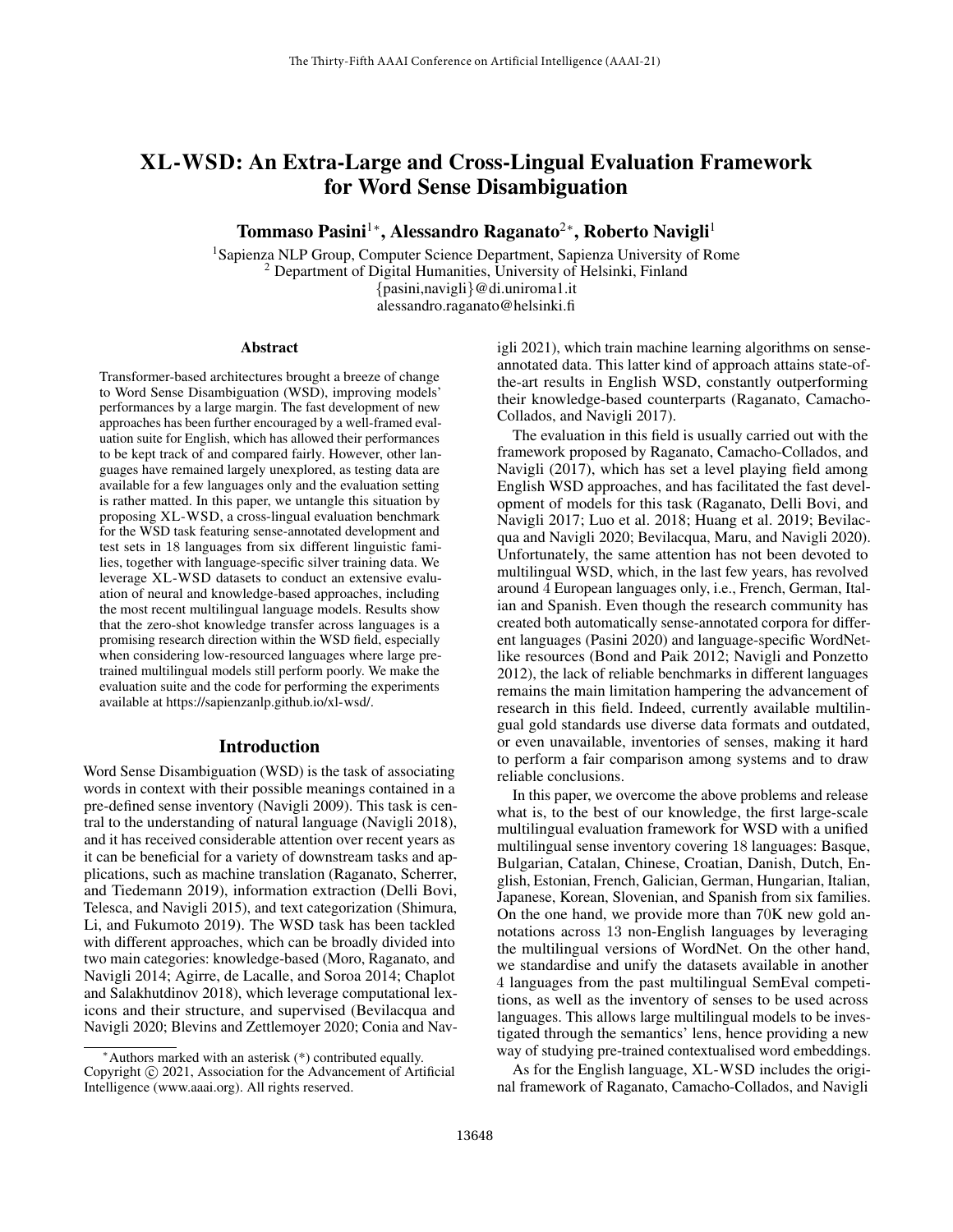(2017), further extending it, however, with data from: i) the fine-grained English WSD SemEval 2010 Task 17 (Agirre et al. 2010) and ii) the coarse-grained English WSD SemEval 2007 task 7 (Navigli, Litkowski, and Hargraves 2007). Moreover, XL-WSD features training data for the majority of its languages: SemCor (Miller et al. 1993) and the Princeton WordNet Gloss corpus<sup>1</sup> for English, and their automatically translated and annotated versions that we created for most of XL-WSD's other languages.

In summary, this paper makes the following novel contributions:

- 1. A multilingual WSD test suite in 18 languages from six language families, namely, Indo-European, Sino-Tibetan, Uralic, Japonica and Koreanic plus an isolated language, i.e., Basque. Our benchmark comprises 99,450 gold annotations in total, new automatically-produced training data for non-English languages and a unified multilingual inventory of concepts.
- 2. An extension of the fine-grained English WSD framework of Raganato, Camacho-Collados, and Navigli (2017) by including new training, development and testing data as well as a coarse-grained evaluation dataset.
- 3. Strong baselines based on large pre-trained multilingual language models and the first large-scale comparison among contextualised word embedding models and knowledge-based approaches on a monolingual and zeroshot cross-lingual setting.

#### Related Work

Word Sense Disambiguation has been tackled using various kinds of approach, from knowledge-based algorithms to fully supervised models. Knowledge-based methods (Chaplot and Salakhutdinov 2018; Maru et al. 2019) take advantage of the structural properties of a semantic network such as WordNet (Miller 1998), a manually-curated electronic dictionary for English, or BabelNet (Navigli and Ponzetto 2012), a large multilingual encyclopedic dictionary obtained by automatically merging various lexical resources (WordNet and Wikipedia, among others). While not relying on senseannotated data, and hence being able to scale over different languages, knowledge-based approaches usually fall behind their supervised counterparts in terms of performance.

Supervised models (Vial, Lecouteux, and Schwab 2019; Huang et al. 2019; Bevilacqua and Navigli 2020; Scarlini, Pasini, and Navigli 2020; Blevins and Zettlemoyer 2020; Conia and Navigli 2021), by exploiting SemCor (Miller et al. 1993) – the largest manually-annotated corpus for English – have consistently attained state-of-the-art results on the English all-words WSD tasks (Raganato, Camacho-Collados, and Navigli 2017). However, their main drawback is that they have difficulty scaling over different languages, since no manually-curated training data is available to them. Automatic methods to produce sense distributions (Pasini, Scozzafava, and Scarlini 2020) or sense-annotated data in languages other than English (Delli Bovi et al. 2017; Scarlini, Pasini, and Navigli 2019; Pasini and Navigli 2020; Pasini

2020) have mitigated this limitation, thus allowing supervised approaches to be trained on different languages and to enter a field that was mainly dominated by knowledge-based methods.

Importantly, while multilingual word embeddings and, more recently, deep multilingual pre-trained neural language models have proven to perform zero-shot transfer from one language to another effectively, cross-lingual WSD research has been dramatically hampered by the lack of a clear and large-scale multilingual evaluation suite. Indeed, the evaluation benchmarks proposed over the years in the context of Senseval and SemEval competitions have focused mainly on English: Senseval-2 (Edmonds and Cotton 2001), Senseval-3 (Snyder and Palmer 2004), SemEval-07 Task 17 (Pradhan et al. 2007), SemEval-07 Task 7 (Navigli, Litkowski, and Hargraves 2007), SemEval-10 Task 17 (Agirre et al. 2010), SemEval-13 Task 12 (Navigli, Jurgens, and Vannella 2013) and SemEval-15 Task 13 (Moro and Navigli 2015), with only a few of them providing data for other languages too, i.e., SemEval-10 Task 17, SemEval-13 Task 12 and SemEval-15 Task 13. While the WSD framework proposed by Raganato, Camacho-Collados, and Navigli (2017) systematised and unified the datasets for the English fine-grained WSD task, it focused on English only and did not include any of the available multilingual datasets. As a result, WSD multilingual benchmarks today are still outdated, featuring old, languagespecific or even unavailable sense inventories, which limits their use. This is in marked contrast to other NLP tasks where many efforts have been made to evaluate models across languages (Hu et al. 2020; Lewis et al. 2020; Ponti et al. 2020; Raganato et al. 2020; Martelli et al. 2021, XTREME, MLQA, XCOPA, XL-WiC, MCL-WiC, respectively),

To bridge this gap, we put forward a comprehensive multilingual WSD evaluation framework containing new gold development and test sets, as well as silver training data in 18 languages from 6 distinct language families, which ensures an easy and fair evaluation of WSD systems across languages. XL-WSD is similar to other multilingual evaluation benchmarks in terms of the number of instances, languages and linguistic families covered. Indeed, it is comparable to tasks like XTREME in terms of instances and covers more families than MLQA and more languages than XCOPA. Moreover, our framework also includes and enriches the original English test suite for WSD of Raganato, Camacho-Collados, and Navigli (2017), by featuring coarse-grained datasets, and a larger training set.

## XL-WSD

In this Section, we detail the creation of XL-WSD. First, we define the unified multilingual sense inventory and introduce the new multilingual gold standards. Then, we present the new multilingual training data providing relevant statistics.

#### Sense Inventory

Sense inventories define the possible meanings for a word, and, while the Princeton WordNet (PWN) is the *de facto* standard sense inventory for English, there is no such convention in other languages.

<sup>1</sup> http://wordnetcode.princeton.edu/glosstag.shtml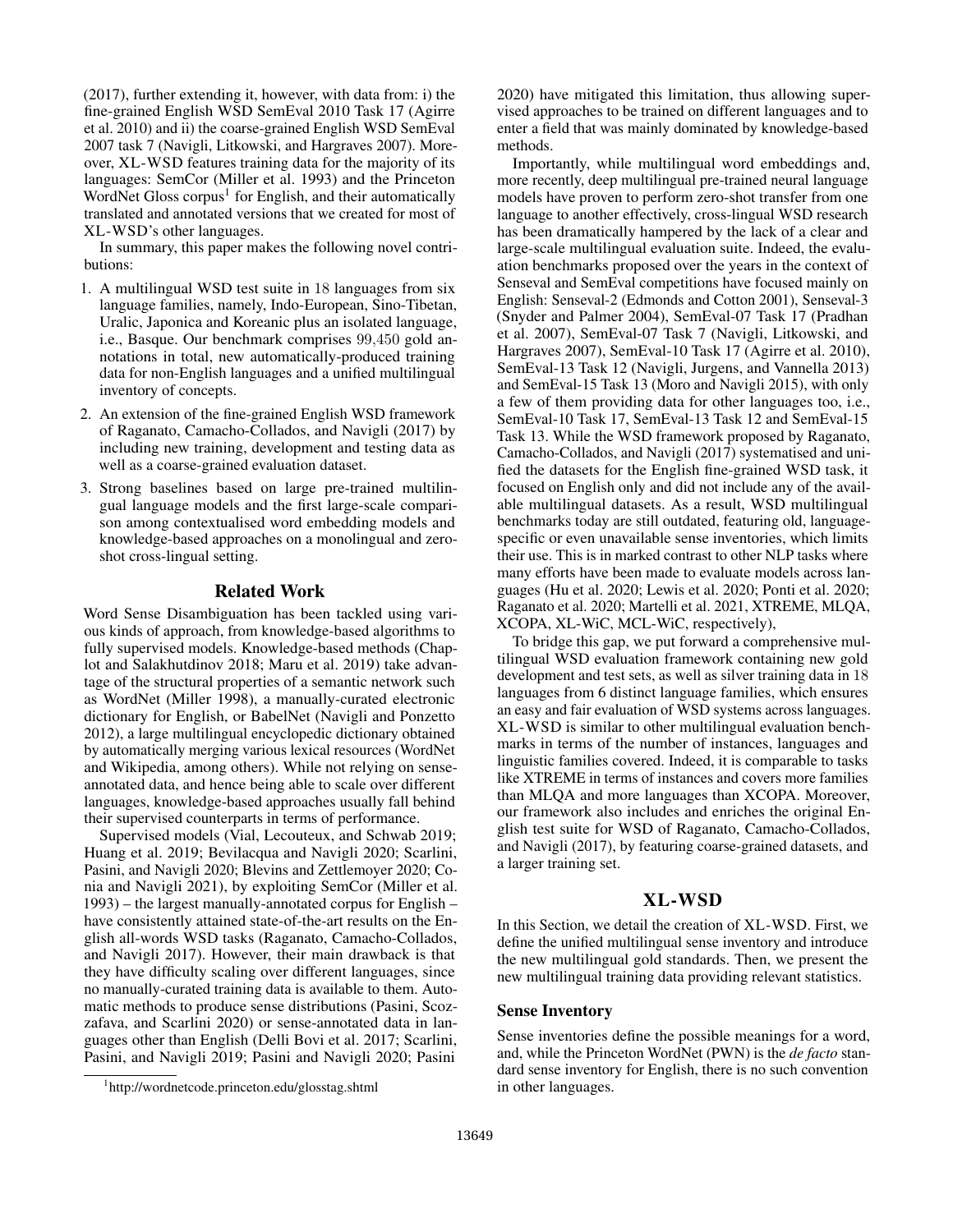Over the years, several efforts have been made to create WordNet-like resources in multiple languages and to link them to the PWN (Bond and Foster 2013). A superset of these lexical resources is BabelNet<sup>2</sup>, a comprehensive multilingual encyclopedic dictionary that merges various resources (WordNet and Wikipedia, among others) into a unified multilingual repository. It provides a wide coverage of concepts across languages and several lexicalizations for each meaning, e.g., the machine meaning of the English word *computer* is lexicalised with *ordinateur* in French, *computadora* in Spanish, *calcolatore* in Italian, etc.

Therefore, we draw the sense inventory from BabelNet (version 4.0) and define the list of 117,659 BabelNet synsets containing at least one sense from the Princeton WordNet (version 3.0) as our set of possible meanings  $S$ . We constrain our synsets to contain at least one PWN sense, so as to allow training a model in English and testing in other languages and to ensure a wide coverage of meanings across many languages. Indeed, most non-English WordNets are created by, either translating PWN synsets into the target language (*extend mode*), or by linking newly created concepts to the PWN (*merge mode*) (Vossen 1998). Once the set S of synsets is defined, we extract the set of lemmas specific to a language L by collecting all lexicalisations of any synset in  $S$  in that language. We then associate each lemma and part-of-speech (POS) pair  $(l, p)$  with the set of its possible meanings  $s \in S$ , i.e., all those synsets with POS tag  $p$  containing  $l$  among their lexicalisations.

We are aware that limiting the conceptualisations of other languages to the English PWN may not define a faithful equivalent of a dictionary in other languages. However, doing so allows us to create a shared multilingual sense inventory, enabling a fair evaluation of models in the cross-lingual setting.

#### Gold Standards

WordNet datasets. The Princeton English WordNet organizes concepts in synsets, i.e., sets of synonyms, and provides, for each of them, one or more usage examples, i.e., sentences in which one of the synset's lexicalizations is used with that meaning. For example, the slope synset of *bank* contains the example "They pulled the canoe up on the *bank*", while the financial institution synset contains the example "He cashed a check at the *bank*". We leverage this structure that is common across WordNet-like resources and create new evaluation benchmarks from the following language-specific WordNets: Basque (Pociello et al. 2008), Bulgarian (Simov and Osenova 2010), Catalan (Benítez et al. 1998), Chinese (Huang et al. 2010), Croatian (Raffaelli et al. 2008), Danish (Pedersen et al. 2009), Dutch (Postma et al. 2016), Estonian (Vider and Orav 2002), Galician (Guinovart 2011), Hungarian (Mihaltz et al. ´ 2008), Japanese (Isahara et al. 2008), Korean (Yoon et al. 2009), and Slovenian (Fišer, Novak, and Erjavec 2012). The Galician, Catalan, and Basque WordNets are taken from the Multilingual Central Repository project (Gonzalez-Agirre, Laparra, and Rigau 2012), while the Bulgarian, Japanese,

and Slovenian from the Open Multilingual WordNet project (Bond and Paik 2012).

In detail, given a synset  $s$  within a language-specific Word-Net, and one of its usage examples  $e = w_1, \ldots, w_n$ , we select as target word the one having the same POS tag of s, and, as lemma, one of the lexicalisations of s. For example, given the nominal synset  $s$  for salmon, which contains the Danish word *laks* as one of its lexicalisations and the Danish example "Stjernerne i bornholmernes fiskerierhverv er ørred, laks og sild",<sup>3</sup> we mark *laks* as target word since it has been POS tagged with the same tag as s, and is a lexicalisation of s. If we find more than one word matching our criterion, we discard the sentence.

Finally, we leverage the available mapping from the language-specific WordNet to the English WordNet 3.0 and the mapping from WordNet 3.0 to BabelNet included in BabelNet itself, so as to tag each instance with the corresponding BabelNet synset within our sense inventory.

SemEval datasets. We consider all multilingual gold standards released in the past SemEval competitions, i.e., the Italian and Chinese datasets in SemEval-10 Task 17<sup>4</sup> (Agirre et al. 2010), French, German, Italian and Spanish datasets in SemEval-13 Task 12 (Navigli, Jurgens, and Vannella 2013), and Italian and Spanish datasets in SemEval-15 Task 13 (Moro and Navigli 2015).

The SemEval-10 dataset contains documents from the European Center for Nature Conservation and the Worldwide Wildlife Forum corpora. The SemEval-13 datasets contain 13 parallel documents from 2010, 2011 and 2012 editions of the Workshop on Statistical Machine Translation. French, German, and Spanish text data come directly from the Workshop, the Italian dataset, instead, was created by manually translating the English documents. As regards the datasets in SemEval-15, they were taken from the EMA (European Medicines Agency documents), KDEdoc (KDE manuals) and EUbookshop (documents from the EU bookshop) corpora. Originally, the SemEval-15 datasets were built for both allwords WSD and Entity Linking tasks. In this work, we use only the instances in the WSD split.

As for English, we consider all datasets in the Raganato, Camacho-Collados, and Navigli (2017) framework plus the English data from SemEval-10 Task 17 and the coarsegrained dataset from SemEval-07 Task 7 (Navigli, Litkowski, and Hargraves 2007, SemEval-07-Coarse). This latter contains documents extracted from the Wall Street Journal corpus, Wikipedia and the *Knights of the Art* book by Amy Steedman and is annotated with clusters of WordNet senses.

Data cleaning. Most datasets from the past SemEval competitions use different inventories. Specifically, Chinese and Italian datasets of SemEval-10 are tagged with WordNet 1.6; SemEval-07-Coarse is annotated with clusters of WordNet senses from version 2.1; SemEval-13 and SemEval-15, in-

<sup>&</sup>lt;sup>2</sup>https://babelnet.org

<sup>&</sup>lt;sup>3</sup>The stars of the Bornholm fishing industry are trout, salmon and herring.

<sup>&</sup>lt;sup>4</sup>The SemEval-10 Dutch sense inventory is no longer available.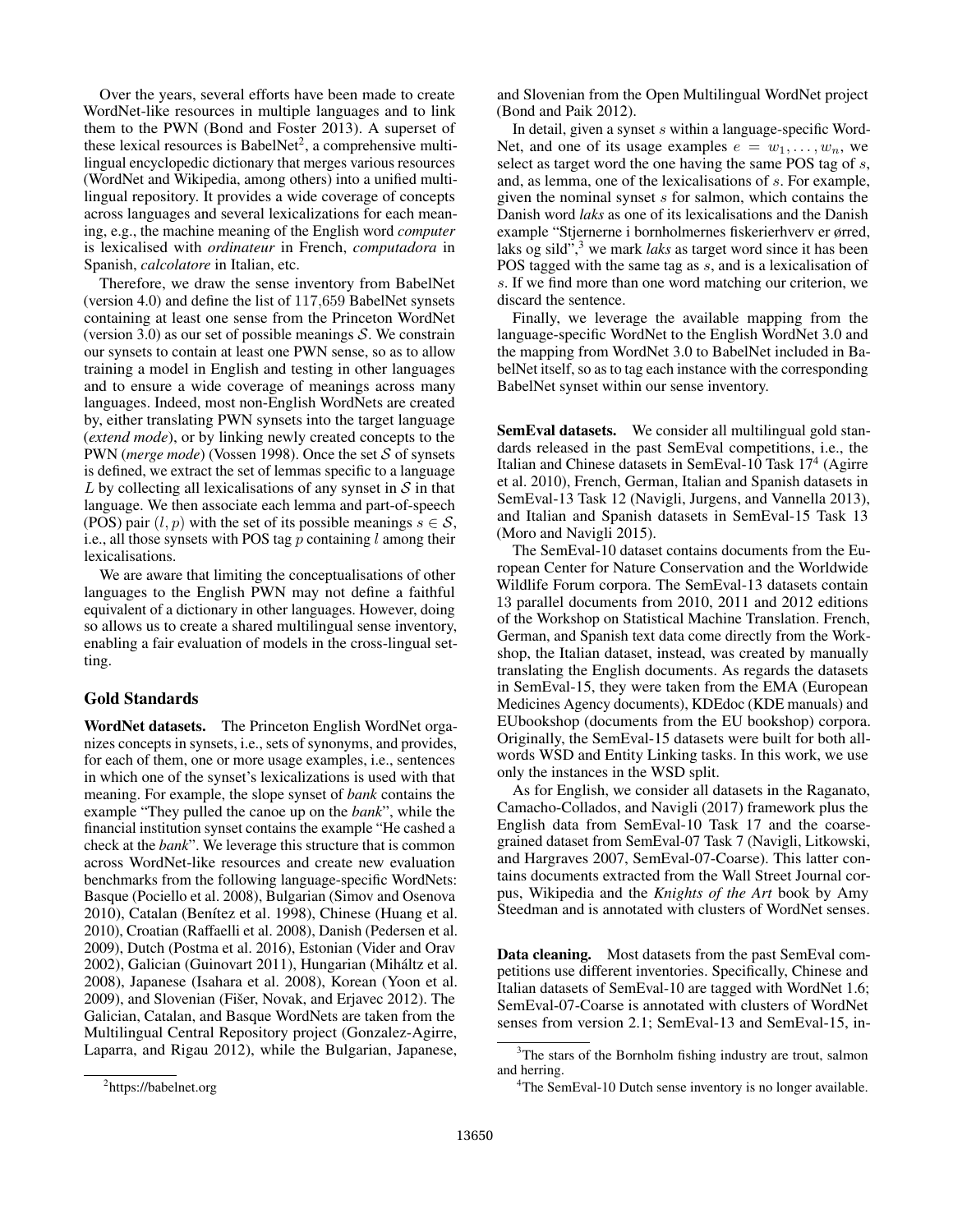stead, use different versions of BabelNet as inventory, i.e., BabelNet 1.1.1 and BabelNet 2.5.1, respectively.

To standardise WordNet versions, we convert all the annotations from WordNet 1.6 and 2.1 to WordNet 3.0 utilising the automatically-generated mappings of Daude, Padro, and Rigau (2003), keeping the synsets with the highest confidence score only. As regards the instances tagged with BabelNet 1.1.1 and 2.5.1, we first map each annotation from its original BabelNet version to the latest available one (4.0), by using the corresponding BabelNet indices, and, then, retain only the instances tagged with a synset in our inventory. We finally remove all the instances that could not be mapped. All the other datasets, instead, have already been mapped to Word-Net version 3.0, so we retrieve their corresponding BabelNet synset with the BabelNet API 4.0.1.

Evaluation split. We group all the datasets in the same language and randomly split their instances into two subsets, one for testing (80% of instances) and one for development (the remaining 20% of instances). As for English, instead, we provide 2 distinct test sets: a fine-grained one (English-F) including Senseval-2, Senseval-3, SemEval-10, SemEval-13 and SemEval-15, and a coarse-grained one (English-C), i.e., SemEval-07 Task 17. As for development, we follow prior work (Raganato, Delli Bovi, and Navigli 2017; Blevins and Zettlemoyer 2020) and use SemEval-07 (English-Dev). As a result, each language has a test and a development set in the same data format and tagged with the same unified inventory. Furthermore, we enrich the English benchmark of Raganato, Camacho-Collados, and Navigli (2017) with 3K more instances, covering different sense granularities.

#### Training Data

SemCor (SC). Introduced by Miller et al. (1993), this is the most used corpus for English Word Sense Disambiguation. It contains 37,176 sentences and 226,036 instances tagged with a sense in WordNet.

Princeton WordNet Gloss Corpus (WNG). A corpus created from the synset definitions and examples of WordNet.<sup>5</sup> Its annotations were carried out both manually and semiautomatically. By following Bevilacqua and Navigli (2020), given a gloss  $q$  for a sense  $s$ , we prepend to  $q$  the lemma of s and tag it with s so as to provide at least one annotated example for each concept. In total, it consists of 614,435 instances tagged with 117,653 different synsets.

Translated corpora (T-SC+WNG). We provide silver training data to train language-specific baselines for 15 non-English languages of our framework<sup>6</sup> by leveraging the machine translation models made available by Tiedemann and Thottingal (2020, Opus-MT).<sup>7</sup> The choice of these models is motivated, first, by the fact that both the English training corpora (SC and WNG) and the training data for the machine

translation models (the OPUS parallel corpora collection (Tiedemann 2012)) are general-domain, $8$  and, second, by considering that training several domain-specific models for each target language is resource expensive and beyond the scope of this work.

We create the language-specific training corpora by translating the English sentences of SC and WNG into the target languages, and, then, by transferring the sense annotations from the original English texts to their translations. In more detail, given an English sentence  $\sigma^{EN} = w_1, \dots, w_n$ , its translation  $\sigma^T = w_1^T, \dots, w_m^T$  and the *synset* annotation s for the word  $w_i$  in  $\sigma^{EN}$ , we propagate the annotation to the word  $w_j^T$  in  $\sigma^T$  that appears as a synonym in s. In the case that multiple annotations are associated with the same word  $w_j^T$ , we discard all of them. To further refine the quality of the projections, we apply a part-of-speech tagger and a lemmatiser to both source and target languages, keeping only those senses in which both source and target words are tagged with the same part of speech.<sup>9</sup>

Our goal is not to create the best possible datasets, but rather to enable the training of monolingual baselines which can be used as a term of comparison for future work. Our approach, moreover, has the following advantages: i) it allows annotations to be automatically spread from one language to many others without human effort, ii) the sense distribution is potentially maintained across languages, iii) it produces annotations for virtually any word and language covered by BabelNet and for which a machine translation model exists.

#### **Statistics**

We report the general statistics for each dataset of XL-WSD in Table 1. The number of annotated instances in the training data varies across languages, ranging from more than 800K in English, to less than 25K in Japanese and cover from roughly 1,000 to 117K different synsets depending on the language. Even though the non-English training data, i.e., T-SC+WNG, are all created starting from the same source, i.e., SC+WNG, the number of transferred instances is affected by both translation quality and BabelNet's coverage of each specific language. As regards the test sets, most languages contain more than 1,000 gold annotations, with Bulgarian and Chinese containing even more test instances than English. Additionally, Table 1 shows the number of different word types for each language, the number of polysemous word types, i.e., words with more than one meaning, and the word-type polysemy measure, i.e., the total number of candidate synsets for each word type divided by the total number of word types. The word-type polysemy is similar across language-specific training sets as they all come from the translation of SC+WNG. On the other hand, the polysemy varies substantially across test sets, with Croatian having the least polysemous test set (1.24) and Spanish the most polysemous one (4.95).

In total, XL-WSD contains more than 99K semanticallytagged gold instances for testing and tuning across 18 differ-

<sup>5</sup> http://wordnetcode.princeton.edu/glosstag.shtml

<sup>&</sup>lt;sup>6</sup>Chinese and Korean have no MT models at the time of writing. 7 https://github.com/Helsinki-NLP/Opus-MT

<sup>&</sup>lt;sup>8</sup>More details about the translation models and their translation quality are given at https://sapienzanlp.github.io/xl-wsd/.

<sup>&</sup>lt;sup>9</sup>We use Stanza pre-trained neural models (Qi et al. 2020).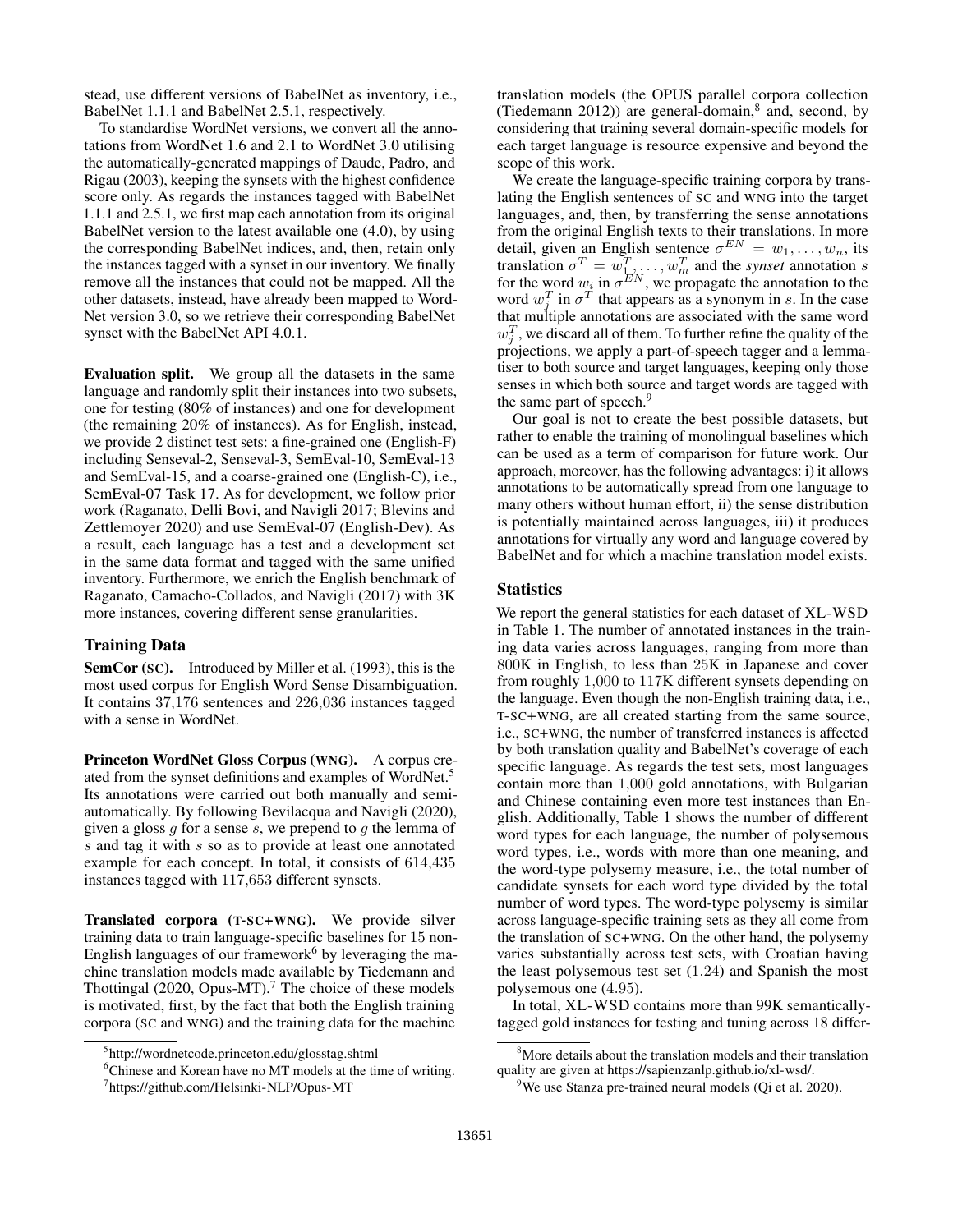|                  | Word Types               |      |       | Polysemous Words | Word-Type Polysemy       |       | Instances                |      | Unique Synsets           |      |
|------------------|--------------------------|------|-------|------------------|--------------------------|-------|--------------------------|------|--------------------------|------|
| Language         | Train                    | Test | Train | Test             | Train                    | Test  | Train                    | Test | Train                    | Test |
| English-F        | 106906                   | 2882 | 24658 | 2199             | 1.458                    | 3.689 | 840471                   | 8062 | 117653                   | 3469 |
| English-C        | $\overline{\phantom{a}}$ | 980  |       | 750              | $\overline{\phantom{a}}$ | 4.255 | $\overline{\phantom{a}}$ | 1816 | $\qquad \qquad -$        | 2190 |
| <b>Basque</b>    | 12503                    | 771  | 5294  | 525              | 2.331                    | 3.224 | 197309                   | 1580 | 16604                    | 1423 |
| <b>Bulgarian</b> | 12413                    | 2450 | 2412  | 1325             | 1.304                    | 1.670 | 148479                   | 9968 | 12600                    | 2658 |
| Catalan          | 18603                    | 1276 | 8378  | 1107             | 2.291                    | 3.940 | 331757                   | 1947 | 25624                    | 1767 |
| Chinese          | $\blacksquare$           | 1786 |       | 1402             |                          | 2.638 | $\overline{\phantom{a}}$ | 9568 | $\overline{\phantom{a}}$ | 2687 |
| Croatian         | 6882                     | 4389 | 1161  | 1652             | 1.268                    | 1.244 | 94575                    | 6333 | 6739                     |      |
| Danish           | 15822                    | 2623 | 3324  | 1318             | 1.338                    | 1.722 | 234681                   | 3502 | 16707                    | 2693 |
| Dutch            | 28351                    | 2935 | 9121  | 2122             | 1.711                    | 2.356 | 305692                   | 4400 | 30490                    | 2716 |
| Estonian         | 10460                    | 1615 | 1768  | 917              | 1.246                    | 1.815 | 132240                   | 1999 | 10462                    | 1852 |
| French           | 17850                    | 549  | 5978  | 339              | 1.585                    | 2.413 | 252756                   | 1160 | 21510                    | 584  |
| Galician         | 8390                     | 1244 | 3799  | 773              | 2.079                    | 2.219 | 247379                   | 2561 | 11821                    | 1474 |
| German           | 16213                    | 421  | 2332  | 166              | 1.203                    | 1.639 | 184952                   | 862  | 16437                    | 417  |
| Hungarian        | 13234                    | 3491 | 2908  | 1931             | 1.367                    | 1.842 | 161119                   | 4428 | 13297                    | 4285 |
| Italian          | 23773                    | 985  | 9540  | 758              | 2.021                    | 3.790 | 385248                   | 2278 | 29869                    | 1212 |
| Japanese         | 1008                     | 4338 | 581   | 2390             | 2.516                    | 1.871 | 23217                    | 7602 | 1141                     | 5964 |
| Korean           |                          | 1886 |       | 920              |                          | 1.373 | $\overline{\phantom{0}}$ | 3796 | $\blacksquare$           | 1452 |
| Slovenian        | 7577                     | 104  | 1296  | 93               | 1.245                    | 3.519 | 128395                   | 2032 | 7705                     | 243  |
| Spanish          | 22020                    | 847  | 11784 | 696              | 2.811                    | 4.955 | 393539                   | 1851 | 32151                    | 1103 |

Table 1: Statistics of XL-WSD training and test sets. "Train" column refers to SC+WNG for English and T-SC+WNG for the other languages.

ent languages, 3M silver annotations from the T-SC+WNG datasets and more than 100K annotations for English.

### Experimental Setup

Architecture details. We follow Bevilacqua and Navigli (2020) and employ a Transformer-based text encoder (Vaswani et al. 2017) followed by a 2-layer feedforward network with *swish* activation function and batch-normalization. We stack on top of it an unbiased softmax linear layer for classification. We represent each sub-token by summing the outputs of the last four layers of the text encoder and each word by averaging its sub-token representations. Finally, we apply a linear transformation and feed the resulting vectors to a linear layer for classification. As text encoders, we use XLMR-B, XLMR-L (Conneau et al. 2020), BERT-L, BERT- $M^{10}$  (Devlin et al. 2019) and the language-specific versions of BERT (LS-BERT) for each language<sup>11</sup> available through the Huggingface library (Wolf et al. 2020). We train all neural models for 50 epochs with Adam optimizer<sup>12</sup> and use the set of weights with the lowest loss on the development set for testing.

Evaluation measure. As standard in the literature, we adopt the F1 score, i.e., the harmonic mean between Precision and Recall. We note that Precision, Recall and F1 score are the same, as our models always provide an answer.

Data. As for training, we use SemCor and WordNet Gloss (SC+WNG) for English and their translations, i.e., T-SC+WNG,

| Model                | English-F | English-C | ALL    |
|----------------------|-----------|-----------|--------|
|                      |           |           | SemCor |
| LMMS $\Diamond$      |           |           | 75.40  |
| GlossBERT $\diamond$ |           |           | 77.00  |
| $BERT_{GLU}$         |           |           | 74.10  |
| <b>BEM</b>           |           |           | 79.00  |
| XLMR-B               | 71.29     | 86.01     | 73.21  |
| <b>BERT-M</b>        | 69.19     | 84.80     | 61.54  |
| XLMR-L               | 72.46     | 86.12     | 74.24  |
| <b>BERT-L</b>        | 72.66     | 86.51     | 74.33  |
|                      |           |           | SC+WNG |
| <b>EWISER</b>        |           |           | 80.10  |
| XLMR-B               | 74.50     | 91.02     | 76.24  |
| <b>BERT-M</b>        | 72.40     | 89.70     | 74.10  |
| XLMR-L               | 76.28     | 91.30     | 78.11  |
| <b>BERT-L</b>        | 76.77     | 91.57     | 78.36  |

Table 2: Comparison on the English datasets. ◦ indicates that the model is an ensemble, while  $\diamond$  indicates that the model leverages raw sense definitions.

for the monolingual experiments in other languages. As a term of comparison, we also report the results attained by training our baseline models on MULAN <sup>13</sup> datasets (Barba et al. 2020). Differently from our approach, MULAN leverages the multilingual contextualised word representations of BERT to pair manually-tagged examples in English with their most similar sentences in a corpus of raw texts, e.g., Wikipedia, and then transfer the sense annotations.

<sup>&</sup>lt;sup>10</sup>The base multilingual-cased version of BERT.

<sup>11</sup>More details at https://sapienzanlp.github.io/xl-wsd/.

<sup>&</sup>lt;sup>12</sup>Gradient clipping = 1.0; learning rate =  $2 \cdot 10^{-5}$ ; patient = 3.

<sup>13</sup>https://github.com/SapienzaNLP/mulan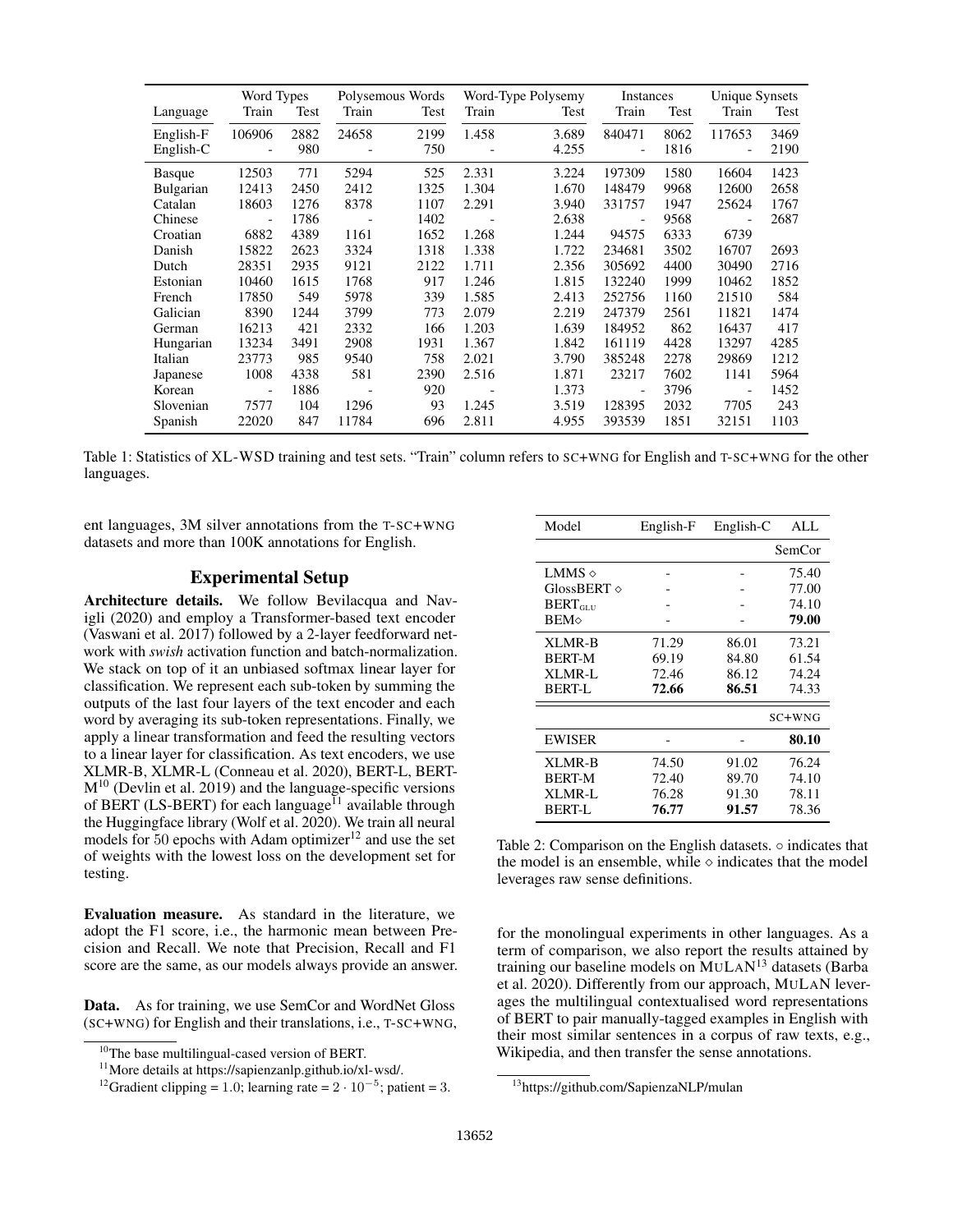|               | $\emptyset$ -Shot<br>$(SC+WNG)$ |        | Language-Specific<br>(MULAN) |                          | Language-Specific<br>$(T-SC+WNG)$ |        | Knowledge-Based |            |         |            |
|---------------|---------------------------------|--------|------------------------------|--------------------------|-----------------------------------|--------|-----------------|------------|---------|------------|
| Dataset       | XLMR-L                          | XLMR-B | <b>BERT-M</b>                | XLMR-L                   | <b>LS-BERT</b>                    | XLMR-L | <b>LS-BERT</b>  | SyntagRank | Babelfy | <b>MCS</b> |
| English-F     | 76.28                           | 74.50  | 72.40                        |                          |                                   | 76.28  | 76.77           | 69.96      | 64.09   | 63.37      |
| English-C     | 91.30                           | 91.02  | 89.70                        |                          |                                   | 91.30  | 91.57           | 83.78      | 82.54   | 80.23      |
| <b>Basque</b> | 47.15                           | 43.80  | 42.41                        |                          |                                   | 41.96  | 43.04           | 42.91      | 36.65   | 32.72      |
| Bulgarian     | 72.00                           | 71.59  | 68.78                        |                          |                                   | 58.18  | 57.85           | 61.10      | 60.39   | 58.16      |
| Catalan       | 49.97                           | 47.77  | 47.35                        |                          | $\overline{\phantom{a}}$          | 36.00  | 36.98           | 43.98      | 36.65   | 27.17      |
| Chinese       | 51.62                           | 49.77  | 48.99                        |                          |                                   |        |                 | 41.23      | 34.94   | 29.62      |
| Croatian      | 72.29                           | 72.13  | 70.65                        | $\overline{\phantom{a}}$ | $\overline{\phantom{a}}$          | 63.15  | 62.89           | 68.35      | 63.75   | 62.88      |
| Danish        | 80.61                           | 79.18  | 76.04                        | $\overline{\phantom{a}}$ | $\qquad \qquad -$                 | 78.67  | 76.41           | 72.93      | 71.33   | 64.33      |
| Dutch         | 59.20                           | 58.77  | 56.64                        | $\overline{\phantom{a}}$ | $\overline{\phantom{a}}$          | 57.27  | 56.64           | 56.00      | 44.27   | 44.61      |
| Estonian      | 66.13                           | 64.82  | 64.33                        |                          |                                   | 50.78  | 51.23           | 56.31      | 49.62   | 46.87      |
| French        | 83.88                           | 82.33  | 81.64                        | 81.98                    | 80.78                             | 71.38  | 71.12           | 69.57      | 67.41   | 59.31      |
| Galician      | 66.28                           | 64.79  | 68.07                        |                          |                                   | 56.18  | 56.95           | 67.56      | 64.17   | 60.85      |
| German        | 83.18                           | 82.13  | 80.63                        | 83.29                    | 82.13                             | 73.78  | 73.78           | 75.99      | 77.84   | 75.99      |
| Hungarian     | 67.64                           | 68.38  | 65.24                        |                          |                                   | 52.60  | 52.17           | 57.98      | 51.99   | 47.29      |
| Italian       | 77.66                           | 76.73  | 76.16                        | 74.10                    | 73.88                             | 77.70  | 75.68           | 69.57      | 64.22   | 52.77      |
| Japanese      | 61.87                           | 61.46  | 60.34                        |                          | $\overline{a}$                    | 50.55  | 50.16           | 57.46      | 51.91   | 48.71      |
| Korean        | 64.20                           | 63.65  | 63.37                        | $\overline{a}$           | $\overline{\phantom{a}}$          |        |                 | 50.29      | 51.95   | 52.48      |
| Slovenian     | 68.36                           | 66.34  | 62.16                        |                          |                                   | 51.13  | 49.66           | 52.25      | 35.38   | 36.71      |
| Spanish       | 75.85                           | 76.55  | 74.66                        | 73.47                    | 74.77                             | 77.26  | 74.88           | 68.58      | 64.07   | 55.65      |
| <b>AVG</b>    | 65.66                           | 64.82  | 62.84                        |                          |                                   |        |                 | 57.68      | 52.85   | 49.31      |

Table 3: F1 scores of supervised and knowledge-based approaches as well as language-specific BERT models (LS-BERT) and the Most Common Sense (MCS) baseline on the test splits. As for the ∅-Shot columns, models are trained and tuned in English only and tested in all the other languages. As for the Language-Specific columns, models are trained, tuned and tested on either MULAN or T-SC+WNG language-specific datasets. The AVG row shows the micro F1 across all languages but English.

As for development and testing, we use the languagespecific data that we previously introduced. We also consider the ALL dataset in the Raganato, Camacho-Collados, and Navigli (2017) framework, which comprises Senseval-2, Senseval-3, SemEval-07, SemEval-13 and SemEval-15 to compare our baselines against the state of the art.

### Results

#### English Benchmark

As a preliminary experiment, in Table 2 we compare our baselines with the most recent WSD models in the literature on the English datasets, to give an idea about how our models compare against the state of the art.

As one can see, our baselines perform in the same ballpark as most of the other approaches. When using SemCor only for training, BEM is the best system across the board, however, it requires the finetuning of two distinct BERT-base models and leverages raw WordNet glosses. When using the SC+WNG dataset, instead, both BERT-L and XLMR-L perform less than 2 F1 points lower than EWISER, which, however, leverages additional information from sense embeddings and the topology of a knowledge graph.

Therefore, since our multilingual baselines attain results that are comparable with the current best performing models for WSD, we employ them to carry out the evaluation.

#### Multilingual Evaluation

Table 3 shows the performance on the proposed multilingual benchmark, reporting the results attained by our reference models trained and tuned, i) on English data only, i.e., SC+WNG, ii) on the automatically-translated languagespecific training data, i.e., T-SC+WNG, and iii) on MULAN. Additionally, we consider two knowledge-based approaches: Babelfy (Moro, Raganato, and Navigli 2014), which is based on a densest sub-graph algorithm, and SyntagRank (Scozzafava et al. 2020), which relies on the Personalized PageRank algorithm and leverages the collocational relations in SyntagNet (Maru et al. 2019). We also show the results of the Most Common Sense (MCS) baseline, which tags each word with its most common sense according to BabelNet.

Zero-shot setting. As one can see from Table 3, XLMR-L achieves the best results across the board, with a big gap with respect to knowledge-based systems. Interestingly enough, supervised models trained on English data only (zero-shot columns) almost always outperform their language-specific counterparts, i.e., either multilingual models trained on language-specific training sets (Language-Specific / XLMR-L columns) or language-specific models trained on languagespecific data (LS-BERT columns). We note the same behaviour for French, German, Italian and Spanish, where MU-LAN training data are also available.

These results are in line with the most recent findings, i.e., that large multilingual language models play a key role in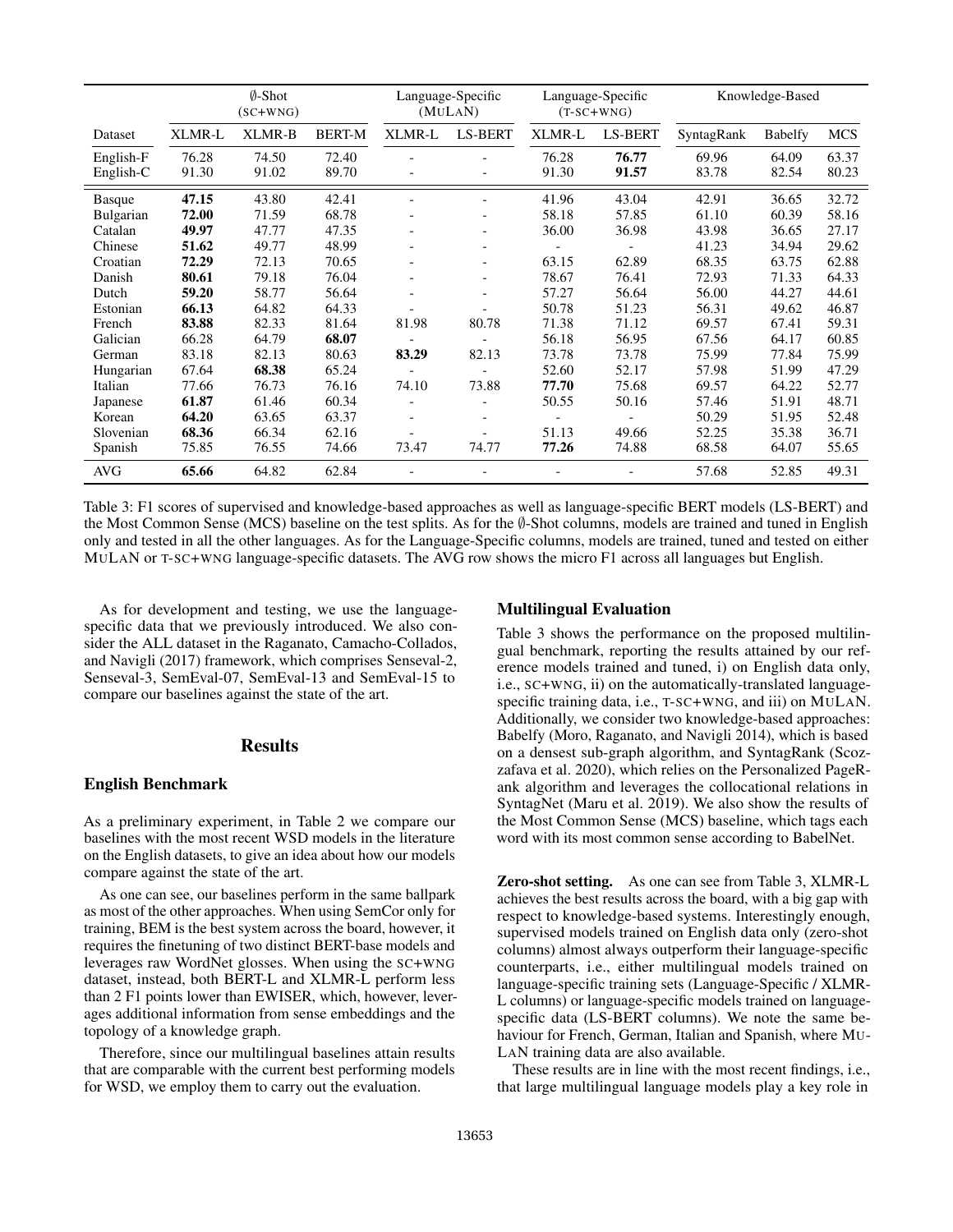| Dataset       | ALL   | N     | V     | A     | R     |
|---------------|-------|-------|-------|-------|-------|
| English-F     | 76.28 | 77.92 | 65.74 | 81.47 | 86.71 |
| English-C     | 91.30 | 92.72 | 88.64 | 89.55 | 91.75 |
| <b>Basque</b> | 47.15 | 47.15 |       |       |       |
| Bulgarian     | 72.00 | 70.69 | 86.04 | 74.07 |       |
| Catalan       | 49.97 | 49.28 | 54.84 | 52.89 |       |
| Chinese       | 51.62 | 57.92 | 45.47 | 47.01 | 84.48 |
| Croatian      | 72.29 | 71.85 | 70.37 | 85.03 |       |
| Danish        | 80.61 | 80.32 | 79.66 | 83.63 |       |
| Dutch         | 59.20 | 56.08 | 63.56 |       |       |
| Estonian      | 66.13 | 68.81 | 49.66 | 74.63 | 68.14 |
| French        | 83.88 | 83.88 |       |       |       |
| Galician      | 66.28 | 71.43 |       | 65.97 |       |
| German        | 83.18 | 83.18 |       |       |       |
| Hungarian     | 67.64 | 70.41 | 50.41 |       |       |
| Italian       | 77.66 | 77.91 | 71.89 | 81.58 | 77.27 |
| Japanese      | 61.87 | 67.87 | 52.72 | 56.39 | 71.29 |
| Korean        | 64.20 | 64.47 | 46.43 |       |       |
| Slovenian     | 68.36 | 68.34 |       |       |       |
| Spanish       | 75.85 | 76.72 | 66.83 | 77.88 | 85.00 |

Table 4: XLMR-L F1 on the zero-shot setting by POS tags, i.e., nouns (N), verbs (V), adjectives (A) and adverbs (R).

making up for the paucity of annotated data in non-English languages (Conneau et al. 2020), and therefore represent a promising approach towards mitigating the knowledgeacquisition bottleneck problem in WSD. Furthermore, while the multilingual WSD task has so far usually been addressed with knowledge-based approaches, it is now clear that thanks to large multilingual pre-trained language models, neural networks can compete in this task too. Indeed, despite the fact that SyntagRank manages to outperform several languagespecific models trained on T-SC+WNG, it performs 5 and 7 points lower than BERT-M and XLMR-B, respectively, and falls behind XLMR-L trained on English by 8 points on average. These results corroborate previous English-focused artificially large-scale findings on the robustness of supervised WSD approaches (Pilehvar and Navigli 2014).

Language-specific setting. Overall, pre-trained languagespecific BERT models perform equal or lower than their multilingual counterparts. This is mainly due to the difference in the model size, indeed, XLMR-L has roughly 200M more parameters than most of the language-specific models, which are based on BERT-B. Interestingly, our newly introduced training data, i.e., T-SC+WNG, despite being a baseline, proves to lead the neural models to attain higher performance than when trained on MULAN, i.e., high-quality silver data, in Italian and Spanish. This is explained by the fact that Italian and Spanish datasets contain the highest number of transferred labels, as shown in Table 1.

Discussion. Overall, XLMR-L is the best performing model scoring 65.66 on average on all non-English languages. Its extensive pre-training and the number of parameters play a crucial role in achieving such high scores. Nevertheless, we note that it still performs poorly in some languages, i.e., Basque, Catalan, and Chinese. This is due to the fact that a large portion of the test instances are annotated with synsets occurring only a few times in the training data, thus making these datasets particularly challenging. This also highlights that representing the least frequent meanings remains an open issue even for large pre-trained language models.

In Table 4 we provide further insights by showing the results breakdown on each POS tag of the best performing model, i.e., XLMR-L. As one can see, verbs represent the most challenging instances in most languages with an average F1 10 points lower than on nouns. Bulgarian, Catalan and Dutch are the only languages where the model performs better on verbs than on nouns. This is because verb instances in Bulgarian and Dutch are in general less polysemous than nouns. As for Catalan, instead, while verbs are more polysemous than nouns, the test set contains only 31 verbal instances, hence making the test on verbs not significant.

Overall, there is still large room for improvement in multilingual and zero-shot Word Sense Disambiguation. Specifically, our benchmarks show that the gap between English and other languages is in general wide, with XLMR-L performing, on average, 10 points lower than on English. This highlights the fact that word meanings are still not well captured by state-of-the-art language models, which struggle both on low-resourced languages, such as Catalan or Basque, as well as on resource-rich languages, e.g., Chinese.

### Conclusion

In this paper, we presented XL-WSD, a large-scale evaluation benchmark for Word Sense Disambiguation in 18 different languages. On the one hand, XL-WSD features 34 new gold datasets for testing and tuning in 17 non-English languages and 15 silver datasets for training, which we built automatically by translating manually-annotated data into the target languages. On the other hand, it includes and enriches the previously available standard evaluation framework for English (Raganato, Camacho-Collados, and Navigli 2017) with the addition of two test sets, i.e., SemEval-10 and SemEval-07-Coarse. All datasets share a common format and, more importantly, a unified multilingual sense inventory, thus allowing a fair and easy comparison among systems that was previously out of reach. Furthermore, we provided strong baselines for the multilingual WSD task and, for the first time, a large-scale evaluation of different contextualised word embedding models on a task with explicit semantics, comparing their results across languages against those achieved by knowledge-based models. XL-WSD stands, therefore, as a key semantic benchmark not only in terms of size (i.e. the number of test instances), but also in terms of coverage (i.e. the number of covered languages), thereby fostering research in multilingual WSD and cross-lingual transfer.

As future work, we plan to further extend our framework by validating the data, manually annotating datasets in new languages and providing standard splits for testing a model on instances tagged with senses having different frequencies.

XL-WSD code and data are freely available for research purposes at https://sapienzanlp.github.io/xl-wsd/.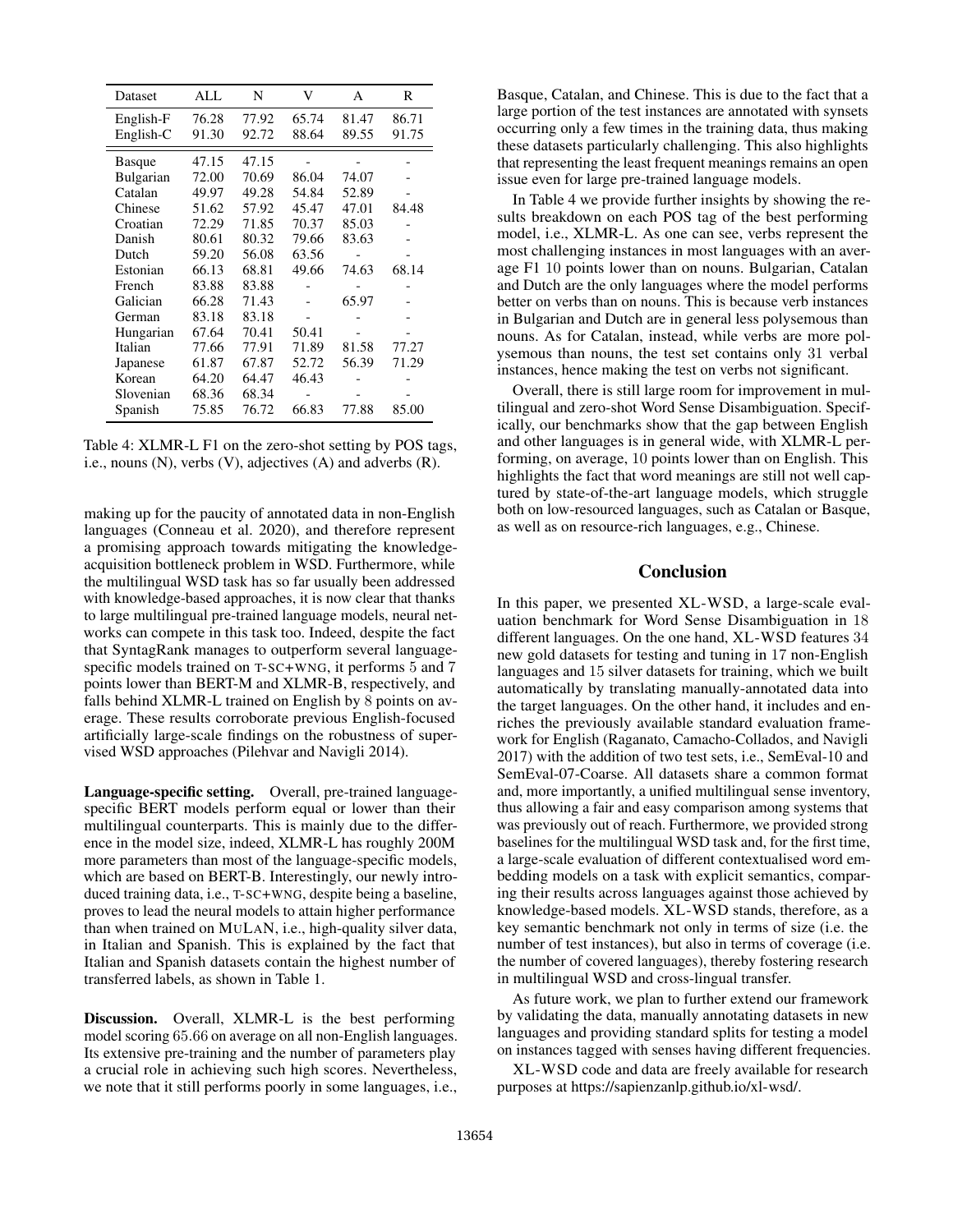# Acknowledgments



The authors gratefully acknowledge the support of the ERC Consolidator Grants MOUSSE No. 726487, FoTran No. 771113, and the ELEXIS project No. 731015 under the European Union's Horizon 2020 research and innovation programme. Authors also thank the IT Center for Science (Finland).



Agirre, E.; de Lacalle, O. L.; and Soroa, A. 2014. Random Walks for Knowledge-Based Word Sense Disambiguation. *CL* 40(1).

Agirre, E.; Lopez de Lacalle, O.; Fellbaum, C.; Hsieh, S.-K.; Tesconi, M.; Monachini, M.; Vossen, P.; and Segers, R. 2010. SemEval-2010 Task 17: All-Words Word Sense Disambiguation on a Specific Domain. In *Proc. of SemEval*.

Barba, E.; Procopio, L.; Campolungo, N.; Pasini, T.; and Navigli, R. 2020. MuLaN: Multilingual Label propagatioN for Word Sense Disambiguation. In *Proc. of IJCAI*.

Benítez, L.; Cervell, S.; Escudero, G.; López, M.; Rigau, G.; and Taulé, M. 1998. Methods and tools for building the Catalan WordNet. *Proc. of ELRA* .

Bevilacqua, M.; Maru, M.; and Navigli, R. 2020. Generationary or:"How We Went beyond Word Sense Inventories and Learned to Gloss". In *Proc. of EMNLP*, 7207–7221.

Bevilacqua, M.; and Navigli, R. 2020. Breaking through the 80% Glass Ceiling: Raising the State of the Art in Word Sense Disambiguation by Incorporating Knowledge Graph Information. In *Proc. of ACL*.

Blevins, T.; and Zettlemoyer, L. 2020. Moving Down the Long Tail of Word Sense Disambiguation with Gloss Informed Bi-encoders. In *Proc. of ACL*.

Bond, F.; and Foster, R. 2013. Linking and Extending an Open Multilingual Wordnet. In *Proc. of ACL*.

Bond, F.; and Paik, K. 2012. A Survey of WordNets and their Licenses. In *Proc. of GWC 2012*, volume 8.

Chaplot, D. S.; and Salakhutdinov, R. 2018. Knowledgebased word sense disambiguation using topic models. In *Proc. of AAAI*.

Conia, S.; and Navigli, R. 2021. Framing Word Sense Disambiguation as a Multi-Label Problem for Model-Agnostic Knowledge Integration. In *Proc. of EACL*.

Conneau, A.; Khandelwal, K.; Goyal, N.; Chaudhary, V.; Wenzek, G.; Guzmán, F.; Grave, E.; Ott, M.; Zettlemoyer, L.; and Stoyanov, V. 2020. Unsupervised Cross-Lingual Representation Learning at Scale. In *Proc. of ACL*.

Daude, J.; Padro, L.; and Rigau, G. 2003. Validation and tuning of wordnet mapping techniques. In *Proc. of RANLP*.

Delli Bovi, C.; Camacho-Collados, J.; Raganato, A.; and Navigli, R. 2017. Eurosense: Automatic harvesting of multilingual sense annotations from parallel text. In *ACL*.

Delli Bovi, C.; Telesca, L.; and Navigli, R. 2015. Large-Scale Information Extraction from Textual Definitions through Deep Syntactic and Semantic Analysis. *TACL* 3.

Devlin, J.; Chang, M.-W.; Lee, K.; and Toutanova, K. 2019. BERT: Pre-training of Deep Bidirectional Transformers for Language Understanding. In *Proc. of NAACL*.

Edmonds, P.; and Cotton, S. 2001. SENSEVAL-2: Overview. In *Proc. of SENSEVAL-2*.

Fišer, D.; Novak, J.; and Erjavec, T. 2012. SloWNet 3.0: development, extension and cleaning. In *Proc. of GWC*.

Gonzalez-Agirre, A.; Laparra, E.; and Rigau, G. 2012. Multilingual Central Repository version 3.0. In *Proc. of LREC*.

Guinovart, X. G. 2011. Galnet: WordNet 3.0 do galego. *Linguamatica ´* 3(1).

Hu, J.; Ruder, S.; Siddhant, A.; Neubig, G.; Firat, O.; and Johnson, M. 2020. XTREME: A Massively Multilingual Multi-task Benchmark for Evaluating Cross-lingual Generalisation. In *Proc. of ICML*.

Huang, C.-R.; Hsieh, S.-K.; Hong, J.-F.; Chen, Y.-Z.; Su, I.-L.; Chen, Y.-X.; and Huang, S.-W. 2010. Chinese Wordnet: Design, Implementation and Application of an Infrastructure for Cross-Lingual Knowledge Processing. *Journal of Chinese Information Processing* 24(2): 14.

Huang, L.; Sun, C.; Qiu, X.; and Huang, X. 2019. Gloss-BERT: BERT for Word Sense Disambiguation with Gloss Knowledge. In *Proc. of EMNLP*.

Isahara, H.; Bond, F.; Uchimoto, K.; Utiyama, M.; and Kanzaki, K. 2008. Development of the Japanese WordNet. In *Proc. of LREC*.

Lewis, P.; Oguz, B.; Rinott, R.; Riedel, S.; and Schwenk, H. 2020. MLQA: Evaluating Cross-lingual Extractive Question Answering. In *Proc. of ACL*.

Luo, F.; Liu, T.; Xia, Q.; Chang, B.; and Sui, Z. 2018. Incorporating Glosses into Neural Word Sense Disambiguation. In *Proc. of ACL*.

Martelli, F.; Kalach, N.; Tola, G.; and Navigli, R. 2021. SemEval-2021 Task 2: Multilingual and Cross-lingual Wordin-Context Disambiguation (MCL-WiC). In *Proc. of SemEval*.

Maru, M.; Scozzafava, F.; Martelli, F.; and Navigli, R. 2019. SyntagNet: Challenging Supervised Word Sense Disambiguation with Lexical-Semantic Combinations. In *Proc. of EMNLP*.

Mihaltz, M.; Hatvani, C.; Kuti, J.; Szarvas, G.; Csirik, J.; ´ Prószéky, G.; and Váradi, T. 2008. Methods and Results of the Hungarian WordNet Project. In *Proc. of GWC*.

Miller, G. A. 1998. *WordNet: An electronic lexical database*. MIT press.

Miller, G. A.; Leacock, C.; Tengi, R.; and Bunker, R. T. 1993. A semantic concordance. In *Proc. of HLT*.

Moro, A.; and Navigli, R. 2015. SemEval-2015 Task 13: Multilingual All-Words Sense Disambiguation and Entity Linking. In *Proc. of SemEval*.